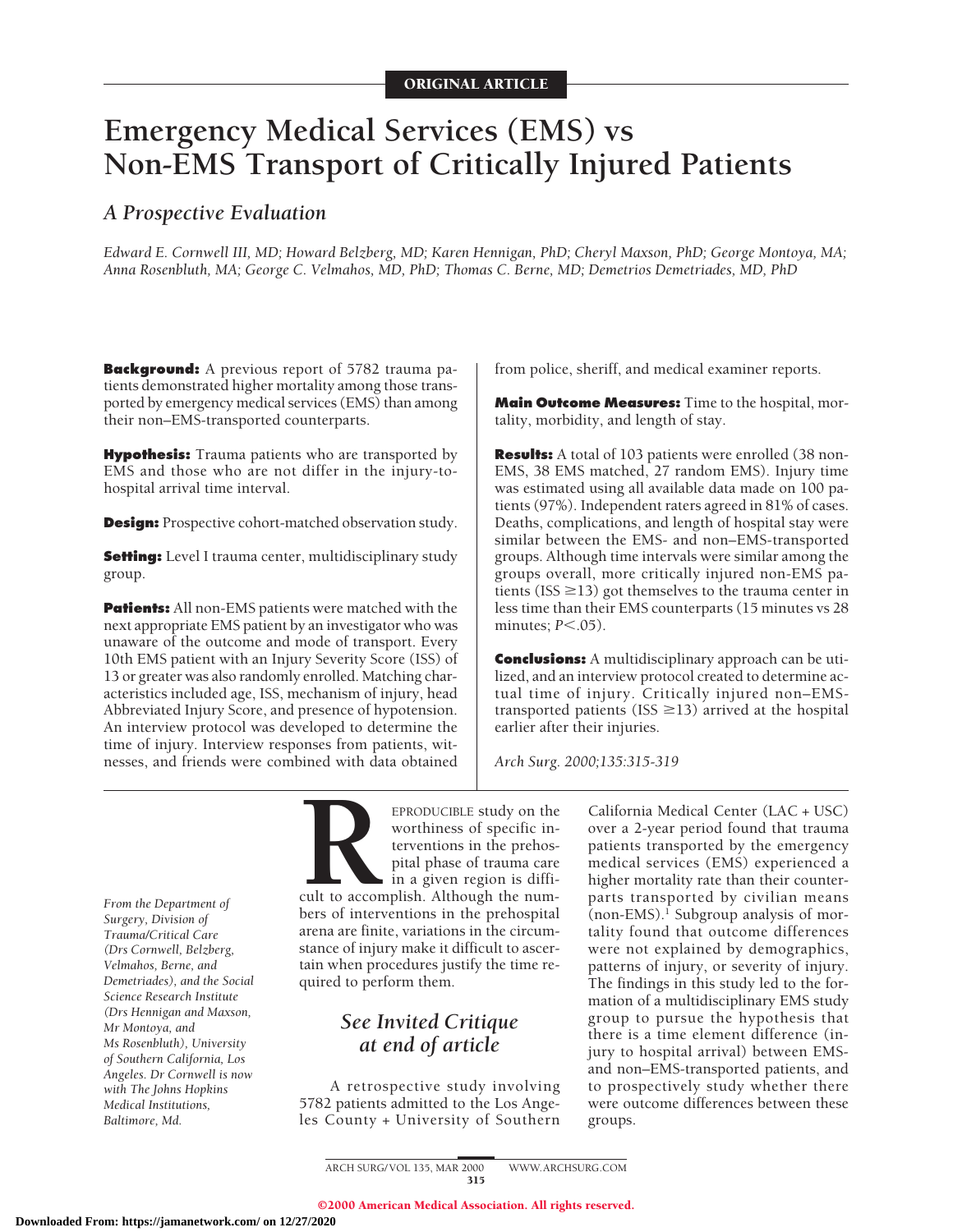# *PATIENTS AND METHODS*

To prospectively test the hypothesis, an interview protocol, a method for combining time estimates, and a screening method to identify a sample of carefully matched patients, were developed. To accomplish these tasks, the EMS study group, consisting of members of the Division of Trauma/Critical Care, trauma registry personnel, and members of the Social Science Research Institute of USC, was formed. An interview protocol was developed to determine the time of injury and the factors affecting decisions to access the EMS system. Graduate students in the social sciences were trained to apply this tool to patients, witnesses, and friends, and to use it in conjunction with data obtained from police and sheriff reports with cooperation from the Los Angeles Police Department and the Los Angeles County Sheriff's office. Medical examiner reports for nonsurviving patients were also used.

In constructing time estimates from the interviews and records, all data revealing that EMS was involved with a case was temporarily removed from each patient's file. Two independent raters (a clinician [H.B.] and a social scientist [K.H.]) reviewed all of the available information on time of injury for each case and gave estimates for the time of injury. The hospital arrival time was recorded by emergency department personnel who are specifically assigned the task of documenting such information for all patients. With this method, the injury-to-hospital arrival time interval was estimated by investigators who were unaware of the mode of transport or patient outcome. Each rater was free to devise his or her own system for arriving at the best estimate of the time of injury and avoided discussing any system of weighting of the available information before the reviews. These raters agreed in 81% of cases. A third rater (E.E.C.) reviewed the information (including the independent ratings) in each case where there was a discrepancy and made a final determination.

In addition to the data obtained from the aforementioned interviews and reports, patient demographics, patterns of injury, mechanism and severity of injury, physiologic criteria (vital signs, Glasgow Coma Scale score), need for surgical intervention and intensive care, and clinical course including survival and complications were studied for patients with major trauma (as defined by the Los Angeles County EMS Authority). All patients were treated according to standard trauma care principles by a dedicated team led by an in-house trauma attending physician.

### **PATIENT ENTRY**

This was a cohort-matched observation study. The period of patient entry was January through October 1997. All patients admitted to the trauma center directly from the injury scene during the previous 24 hours were evaluated each morning by one of the clinician investigators for appropriateness of enrollment. The clinicians made an initial estimate of the Injury Severity Score (ISS) and considered patients with an ISS of 13 or greater, or with shock on

admission (systolic blood pressure  $\leq 90$  mm Hg) as eligible for inclusion. These patients were recorded in order of hospital arrival times. Patients were entered without regard to sex or ethnicity. The general population of trauma patients (during the study period) includes approximately 15% females, and is approximately 80% Hispanic and 10% African American. Complete information regarding severity of injury and arrival to the hospital was immediately gathered for each seriously injured patient. Non-EMS patients were enrolled and the next EMS patient to arrive who met the matching criteria described below was enrolled in the study as well. Every 10th seriously injured EMS patient (not including those who were used as matches) was enrolled in a control group. Matching was accomplished with no knowledge of outcomes.

# **MATCHING CHARACTERISTICS**

Patients transported by non-EMS means were matched with their EMS-transported counterparts according to age, ISS, head Abbreviated Injury Score (AIS), and mechanism of injury.

Patients were matched with cohorts who were either within a 5-year umbrella or within the same age category, as follows: 14 to 17 years, 18 to 29 years, 30 to 44 years, and 45 to 55 years. For example, a 42-year-old could be matched with a 46-year-old.

Patients were originally considered on the basis of clinician-estimated ISS on admission. Ultimate matching was on the basis of final (discharge) ISS. Patients were matched by ISS 13 to 24 vs ISS 25 to 75, so that patients with an AIS of 5 in any body region were automatically classified in the higher group(as  $5^2 = 25$ ). If a non–EMS-transported patient with an ISS less than13 was included by virtue of a blood pressure of 90 mm Hg or less, the patient was matched with an EMS-transported patient who was likewise included on the basis of a blood pressure of 90 mm Hg or less with an ISS less than 13.

Patients with a head AIS of 3 or greater were likewise matched with similarly head-injured patients.

The categories for matching mechanism of injury were blunt injury vs penetrating injury.

# **EXCLUSION CRITERIA**

Patients who did not have a theoretical choice of transport  $(age < 14 years, patients taken into legal custody, patients)$ transported directly from prison) were excluded from consideration.

To improve enrollment (discussed below), non–EMStransported patients with lower ISSs were subsequently included (May through October 1997). Therefore, patients were entered in the study by 3 possible means: (1) all non– EMS-transported patients were entered and were matched with (2) an EMS-transported counterpart matched on the basis of age, ISS, head AIS, mechanism of injury, and presence or absence of hypotension on admission; (3) every 10th EMS-transported patient experiencing sufficient severity of injury to have potential for morbidity or mortality (ISS  $>$  12 or hypotension on admission) was also included.

## **RESULTS**

Three hundred fifty-nine patients were screened for enrollment. After cohort matching of non-EMS patients, and random sampling of EMS patients with an ISS of 13 or

greater, 105 patients were ultimately enrolled in the study. Hospital arrival time was not documented for 2 patients, leaving 103 for analysis. There were 38 non-EMS patients, 38 EMS-matched patients, and a separate group of 27 random EMS patients who met the inclusion cri-

ARCH SURG/ VOL 135, MAR 2000 WWW.ARCHSURG.COM 316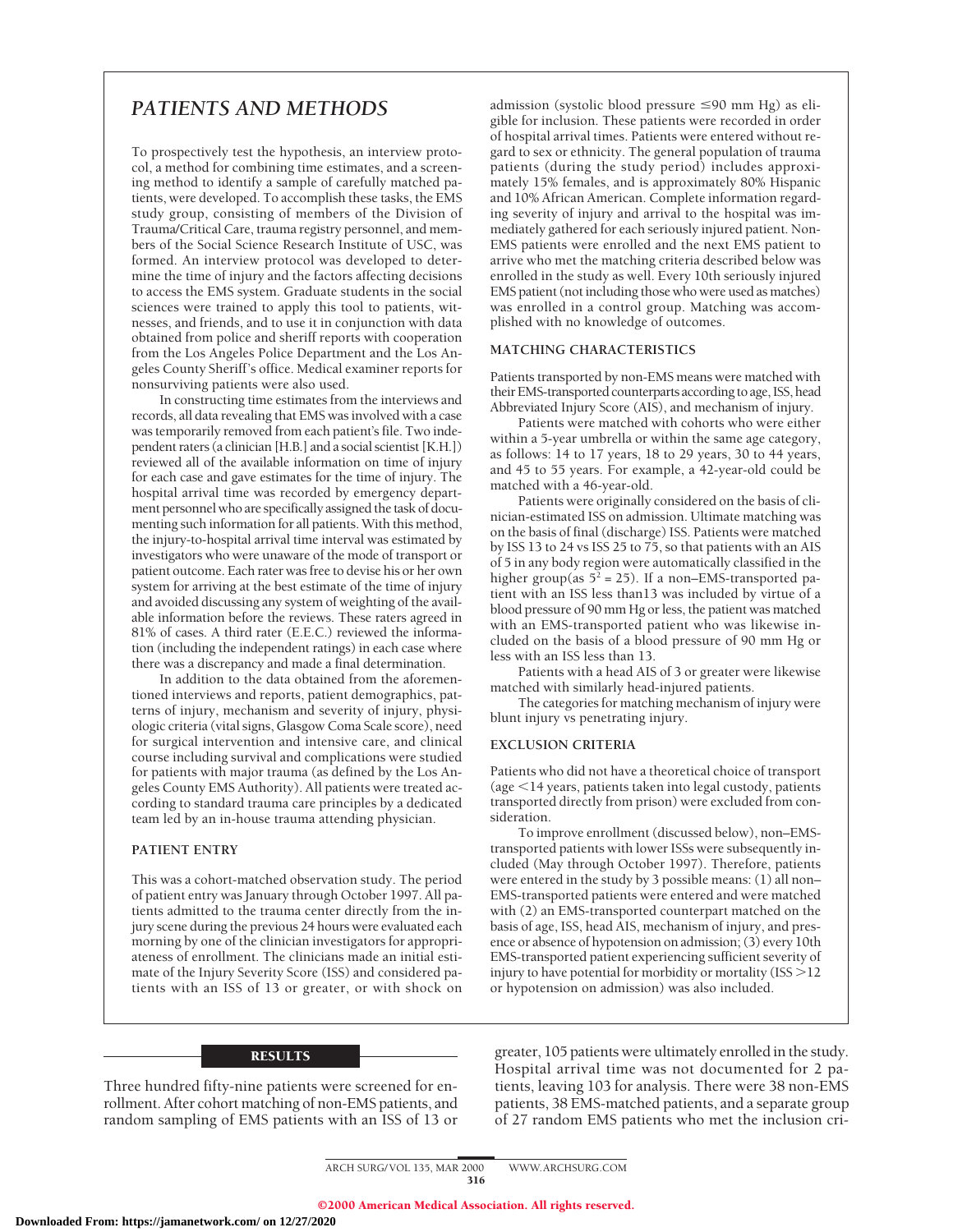| Table 1. Comparison of Groups by Demographic<br>and Injury Characteristics* |                                                            |                                                                  |  |  |
|-----------------------------------------------------------------------------|------------------------------------------------------------|------------------------------------------------------------------|--|--|
| All<br>Non-EMS<br><b>Patients</b><br>$(n = 38)$                             | All<br><b>EMS-Matched</b><br><b>Patients</b><br>$(n = 38)$ | <b>EMS Random</b><br><b>Patients</b><br>(ISS > 12)<br>$(n = 27)$ |  |  |
| 22                                                                          | 24                                                         | $29+$                                                            |  |  |
| 37 (97)                                                                     | 34 (89)                                                    | 23(85)                                                           |  |  |
| 29 (76)                                                                     | 29 (76)                                                    | 22(81)                                                           |  |  |
| 34 (89)                                                                     | 34 (89)                                                    | $18(67)$ <sup>+</sup>                                            |  |  |
| 13                                                                          | 11                                                         | 21 <sup>†</sup>                                                  |  |  |
| 4 (11)                                                                      | 4 (11)                                                     | 5(19)                                                            |  |  |
|                                                                             |                                                            |                                                                  |  |  |

\*EMS indicates emergency medical services; ISS, Injury Severity Score; and AIS, Abbreviated Injury Score.

 $+P<.05$ .

teria (ISS  $\geq$ 13, etc) (**Table 1**). The 3 groups were similar in terms of sex and ethnicity. The random EMS group was more likely to have sustained blunt trauma and to be older and more severely injured, indicating that the non-EMS population was skewed toward young persons with penetrating trauma.

### **TIME**

From all available sources, a consensus time estimate was available on 100 (97%) of 103 patients: 37 non-EMS, 37 EMS-matched, and 26 EMS random. There was no time difference among the entire sample of matched non-EMS and EMS patients. However, among patients with an ISS of 13 or greater, the non-EMS patients arrived at the hospital in significantly less time than the EMSmatched group (Table 2; 15 minutes vs 28 minutes; *P*<.05). Indeed, critically injured non-EMS patients had the shortest time interval among all subgroups studied, whereas the time interval was relatively consistent among EMS-transported patients, regardless of injury severity. Time estimates constructed from each single source of data (ie, interview only or official records only) showed the same pattern of results. From interviews alone, the mean non-EMS injury-to-hospital time was 11 minutes vs 26 minutes for EMS patients and from records only, the mean non-EMS time was 10 minutes vs 31 minutes for EMS patients.

#### **OUTCOMES**

No significant differences were observed between the seriously injured matched EMS and non-EMS groups regarding mortality, length of hospital stay, days in the intensive care unit (ICU), complications, or infections.

A composite outcome variable was constructed by combining 3 key outcomes: length of hospital stay, days in the ICU, and mortality. The ordinal-level variable formed was defined as follows:  $1 =$  short hospital stay (<4 days), no days in the ICU, lived; 2 = long hospital stay  $(\geq 4$  days) or some days in the ICU, lived;  $3 = \log \text{hos}$ pital stay and some days in the ICU, lived; and 4 = died.

To test whether more rapid transport among matched critically injured patients was associated with better outcomes, 3 variables—ISS, time (in minutes) between in-

## **Table 2. Consensus Time Estimate (Injury to Hospital) Among Investigators**\*

| Group                       | No. of<br><b>Patients</b> | <b>Mean ISS</b> | Mean<br>Time, min |
|-----------------------------|---------------------------|-----------------|-------------------|
| Non-EMS (all)               | 37                        | 13              | 26                |
| EMS matched (all)           | 37                        | 11              | 30                |
| Non-EMS ( $ISS < 13$ )      | 18                        | 3               | 39†               |
| EMS matched ( $ SS $ <13)   | 19                        | $\mathcal{P}$   | 33                |
| Non-EMS (ISS $\geq$ 13)     | 19                        | 19              | $15 + 1$          |
| EMS matched (ISS $\geq$ 13) | 18                        | 23              | 28 <sub>‡</sub>   |
| EMS random (ISS $\geq$ 13)  | 26                        | 21              | 37                |

\*ISS indicates Injury Severity Score; EMS, emergency medical services.  $\dagger$ P $<$ .05, non-EMS ISS  $\geq$  13 group vs non-EMS ISS  $<$  13 group.

 $\frac{1}{2}P<.05$ , non-EMS ISS  $\geq$  13 group vs EMS-matched ISS  $\geq$  13 group.

jury and hospital arrival, and distance (in miles) between injury and hospital arrival—were entered into a regression analysis predicting this composite outcome variable.

The adjusted  $R^2$  for this analysis was 0.640; ISS scores were strongly related to outcomes ( $\beta$  = .84, *P*<.001), and while time failed to reach statistical significance, there was a trend in the predicted direction (shorter time interval indicated better outcome;  $\beta = .12, P < .13$ ).

### **COMMENT**

The prehospital phase of care immediately following injury (resuscitation, immobilization, transport) is a particularly challenging arena in which to offer policy changes that may affect outcome. The American College of Surgeons requires that level I trauma centers be actively involved in the prehospital phase of care.<sup>2</sup> Although therapeutic interventions by paramedics have been shown to reduce mortality in the care of persons with cardiac arrest, there are conflicting opinions as to the value of advanced-level interventions vs strict rapid transport in the treatment of trauma patients.<sup>3-5</sup> There are authors who have advocated prehospital stabilization with life support maneuvers, $6-9$  and those that promote a "scoop and run" technique that emphasizes minimal intervention and strict rapid transport.<sup>10-12</sup>

Variations in the setting of trauma care may partly explain the different recommendations in the literature, and present a hazard when interpreting reports regarding the debate over the degree of prehospital intervention. While rapid effective evacuation of injured soldiers by helicopters was credited with helping reduce the mortality of wartime injuries in Vietnam, the applicability of these lessons to care in the civilian setting is unclear.<sup>13-15</sup> Grossman et al<sup>16</sup> found important differences in prehospital care and response times between the urban and rural settings in a prospective cohort study of the EMS in the state of Washington. Most recently, studies from Montreal (Quebec), San Diego (Calif), Houston (Tex), and Hartford (Conn) have raised the question as to whether intravenous fluid resuscitation justifies the time required to accomplish the task.<sup>11,12,17,18</sup> An interesting parallel is seen in a report from South Africa<sup>19</sup> and the previously described study from  $LAC + USC$ .<sup>1</sup> Lerer and Knottenbelt<sup>19</sup> demonstrated in a study from South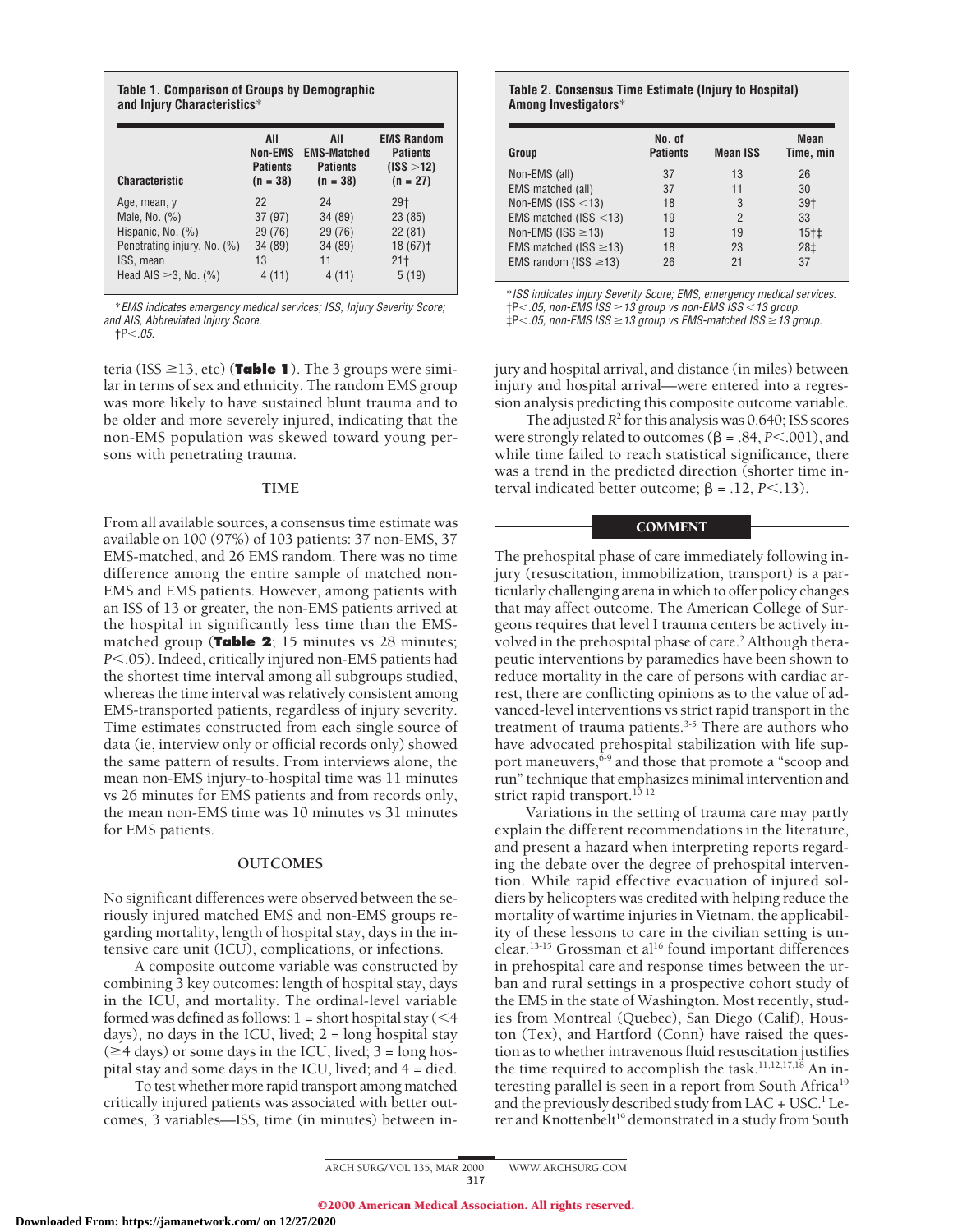| <b>Table 3. Prolonged Scene Times for Patients</b><br>With Penetrating Trauma Transported to LAC $+$ USC <sup>*</sup> |                                                     |                                          |  |
|-----------------------------------------------------------------------------------------------------------------------|-----------------------------------------------------|------------------------------------------|--|
| Year                                                                                                                  | <b>No. of Penetrating</b><br><b>Trauma Patients</b> | $No.$ $(\%)$ of<br>Fallouts <sup>+</sup> |  |
| 1993                                                                                                                  | 1361                                                | 207 (15.2)                               |  |
| 1994                                                                                                                  | 1314                                                | 250(19.0)                                |  |
| 1995                                                                                                                  | 1396                                                | 85(6.1)                                  |  |
| 1996                                                                                                                  | 1005                                                | 37(3.7)                                  |  |

\*LAC <sup>+</sup> USC indicates Los Angeles County <sup>+</sup> University of Southern California Medical Center.

†A fallout is <sup>a</sup> case with <sup>a</sup> paramedic scene time of more than 20 minutes.

Africa that the survival rate following penetrating chest injuries was better in patients from poorer socioeconomic areas. An intriguing analogy is seen in that the hospital in South Africa also treats large numbers of patients with poor access to health care. The authors of that study speculated that the outcome difference may have been due to the increased use of more readily available private transportation to reach the hospital among poorer patients. There was a Latino predominance among the non-EMS group in the LAC + USC study that may reflect the ethnicity of the east Los Angeles neighborhood surrounding the hospital.

That actual interval between time of injury and the beginning of in-hospital acute care is not generally known. This is because although detailed records are available from the time the EMS is notified, information from the injured or from witnesses is generally not obtained regarding the actual time of injury. Very little is known regarding any component of the time interval in the non-EMS population. Although many trauma centers receive patients transported by non-EMS means (4% to 15% of all patients among 6 urban trauma centers surveyed and as high as 16% in a hospital in Northern Ireland), $^{20}$  this circumstance had not been sufficiently analyzed. A multidisciplinary research team, formed to focus on these issues, has developed procedures to access previously neglected factors necessary for illuminating these gaps in knowledge.

Two major developments occurred that may well have affected patient enrollment and the time interval being analyzed in this study. First, there has been a welldocumented decrease in violent assault, and therefore penetrating trauma in Los Angeles County in the 4 years since the previously mentioned findings were reported.<sup>21</sup> At the same time, the non–EMS-transported patients were more likely to have penetrating trauma.

With non-EMS transport becoming less common, we decided to enroll, interview, and analyze all non– EMS-transported patients meeting major trauma criteria, even those with a final ISS less than 13. This created 2 additional subsets to be considered in the data analysis phase of the project: non-EMS patients with ISSs less than 13 and their EMS-matched counterparts with ISSs less than 13.

Another development that may have affected the results of our study was our immediate response to the observation of different outcomes by transport mode, made in our initial retrospective review. As a major trauma center that has some involvement in the oversight of the pre-

hospital phase of acute care following injury, we felt compelled to intervene where possible to decrease the paramedic scene times for critically injured patients. This intervention took the form of a focused quality improvement program that included extensive written reviews of all scene times greater than 20 minutes. The liaison overseeing this review was the medical director of the LA City Fire Department (the EMS entity that transports the largest proportion of trauma patients to LAC + USC). This quality improvement program has resulted in a progressive decrease in the proportion of patients with penetrating trauma experiencing prolonged scene times (**Table 3**). In summary, the decrease in the number of penetrating trauma admissions, combined with the implementation of a quality improvement program to decrease scene times (and hopefully preventable deaths), has the effect of requiring a longer study period to enter the number of patients necessary to identify outcome differences, if they exist. The time differences identified in Table 2 may well have been even more dramatic, but for the concurrent intervention designed to reduce EMS scene times.

The actual magnitude of the times in Table 2 gives the impression that critically injured non-EMS patients appreciated the urgency of their situation. Their time interval dropped significantly as their ISS rose above 13 (15 vs 39 minutes;  $P$ <.05). Among the protocol-driven EMS group, however, there was relative consistency in terms of how quickly they arrived at the hospital regardless of the severity of their injury (mean time, 28 minutes for patients with  $ISS < 13$  and 33 minutes for EMS-matched patients with ISS  $<$ 13). Given the effort involved in determining the actual time of injury for each individual patient, it will require more time and a larger sample size to assess in a multivariate fashion the effect of time on outcome measures.

Non-EMS patients represent the purest form of "scoop and run." We believe that the combined findings of the 2 reports from LAC + USC have important policy implications in the prehospital arena, particularly regarding patients with penetrating trauma. Not one of the more than 3000 patients with penetrating injuries in these studies was even theoretically benefited by formal thoracolumbar immobilization (ie, a patient with an unstable vertebral column injury and a less than complete neurologic deficit).

The published doubts regarding the time invested pursuing intravenous fluid resuscitation have already been cited.11,12,17,18 Accordingly, we believe that in an urban trauma setting, the prehospital care of persons with penetrating trauma who are spontaneously breathing and moving their legs should place the highest priority on rapid transport (as opposed to intravenous resuscitation, intubation, or spinal immobilization).

We conclude that in our urban setting, severely injured non–EMS-transported patients arrived at the hospital more quickly than their EMS-transported counterparts. Future study will be directed at more severely injured patients where time and distance differences are confirmed and a trend toward outcome differences identified. A longer study period is clearly required to enroll a sufficient number of patients with the more severe injury inclusion criteria.

ARCH SURG/ VOL 135, MAR 2000 WWW.ARCHSURG.COM 318